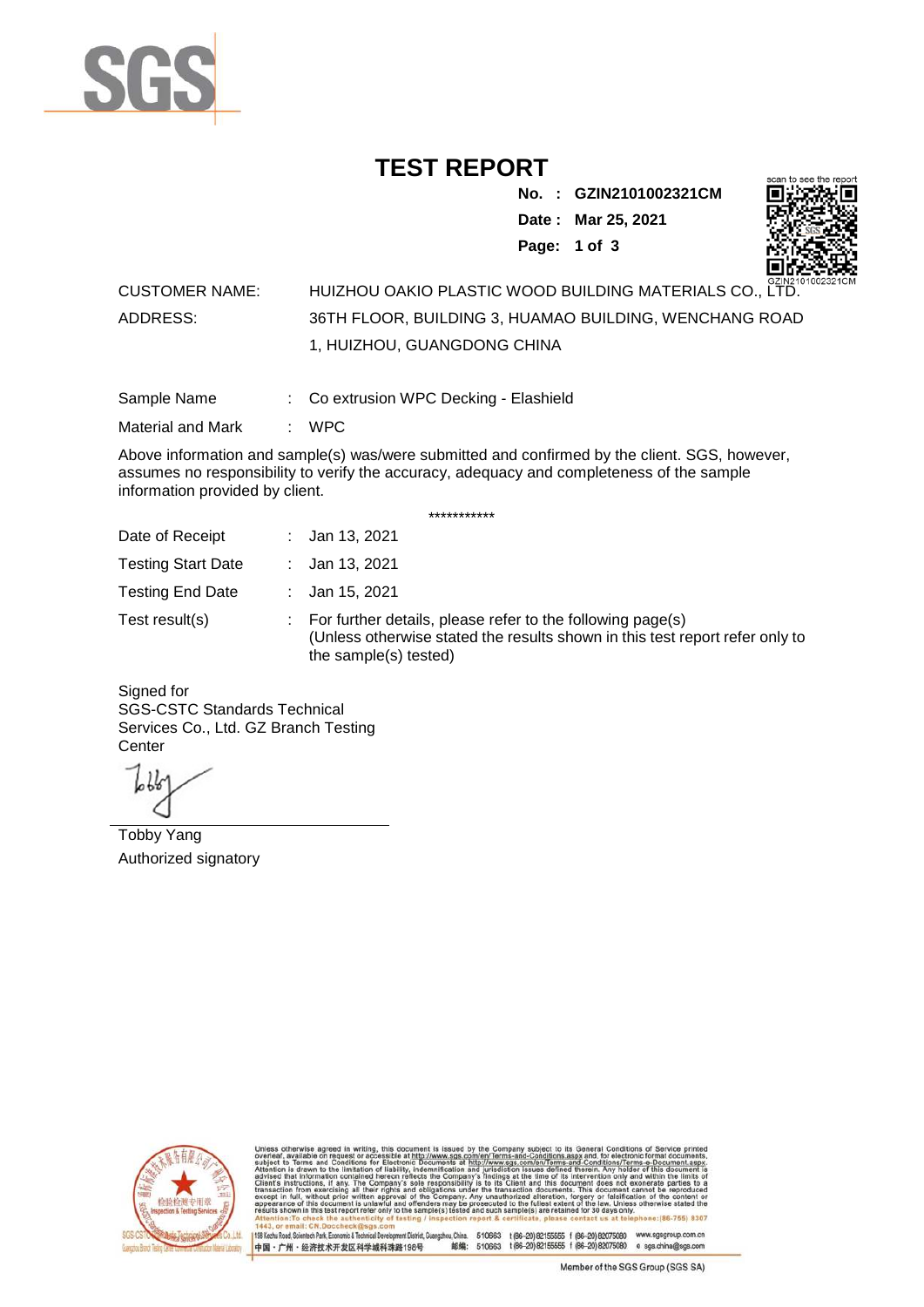

## **TEST REPORT**

**No. : GZIN2101002321CM Date : Mar 25, 2021 Page: 2 of 3** 

Summary of Results:

| No. | Test Item.                 | <b>Test Method</b>                                     | Result                       | Conclusion |
|-----|----------------------------|--------------------------------------------------------|------------------------------|------------|
|     | <b>Abrasion Resistance</b> | ASTM D7031-11(2019)<br>Section 5.17 & ASTM<br>D4060-19 | Weight loss:<br>29.1mg/1000r | Pass       |

Note: Pass : Meet the requirements;

Fail : Does not meet the requirements;

/ : Not Apply to the judgment.

Original Sample Photo:





Conditions/Terms-e-Dor<br>rein. Any holder of this nentDistrict,Guangzhou,China. 510663 t (86–20) 82155555 f (86–20) 82075080 www.sgsgroup.com.cn<br>格198号 邮编: 510663 t (86–20) 82155555 f (86–20) 82075080 e sgs.china@sgs.com 198 Kezhu Road, Scientech Park, Economic & Technical Develo 中国·广州·经济技术开发区科学城科珠路198号